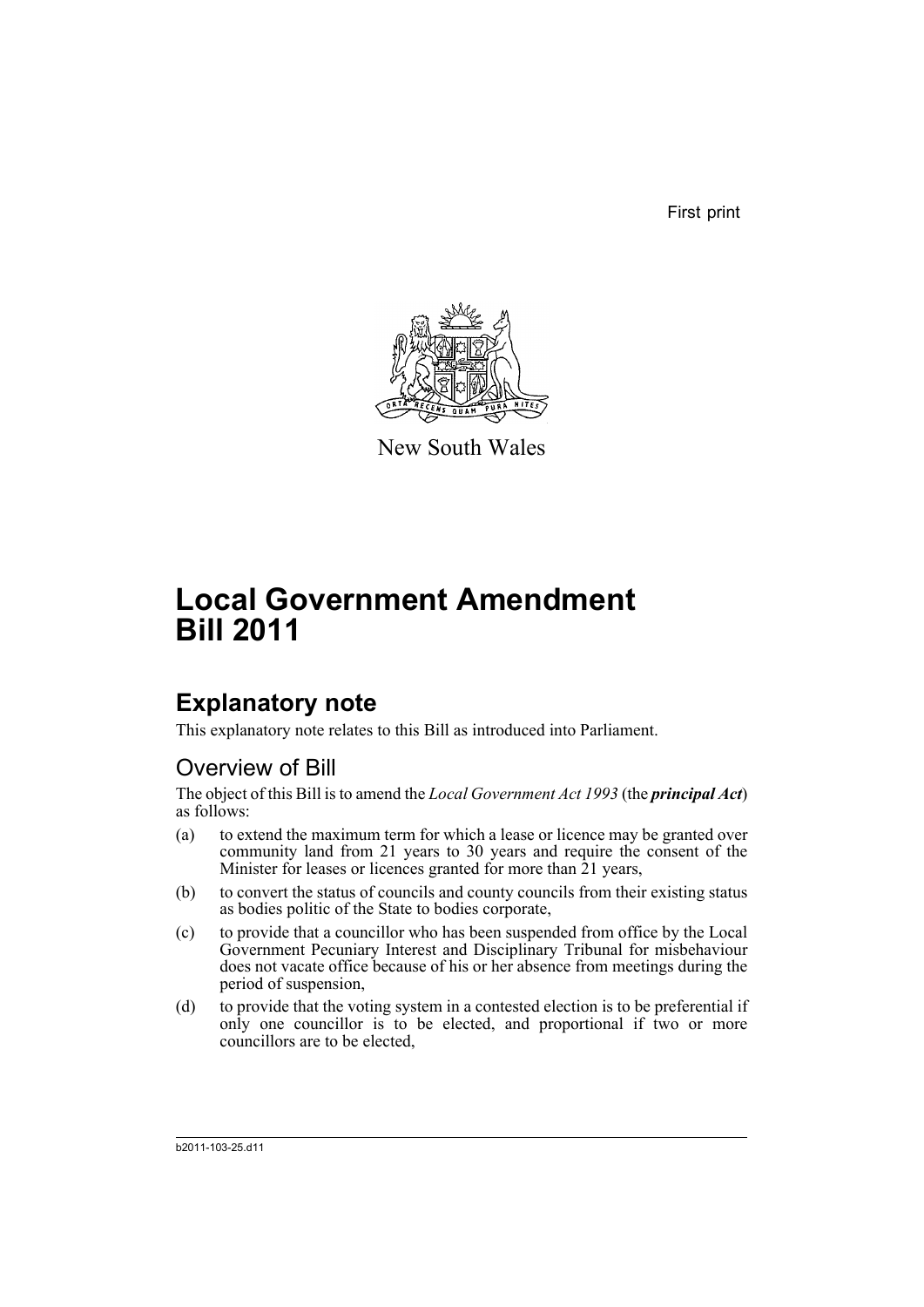Explanatory note

- (e) to reduce the period for which special arrangements exist for non-senior staff of councils affected by the constitution, amalgamation or alteration of council areas,
- (f) to make further provision with respect to disclosures of pecuniary interests and the duties of councillors with respect to matters in which they have a pecuniary interest,
- (g) to enact provisions of a savings or transitional nature.

### Outline of provisions

**Clause 1** sets out the name (also called the short title) of the proposed Act.

**Clause 2** provides for the commencement of the proposed Act (except for Schedule 1 [14]) on the date of assent to the proposed Act. Schedule 1 [14] commences on a day to be appointed by proclamation.

#### **Schedule 1 Amendment of Local Government Act 1993 No 30**

**Schedule 1** [1] extends, from 21 years to 30 years, the maximum period for which a council may grant a lease or licence in respect of community land.

**Schedule 1 [2]** provides that a council must not grant a lease or licence in respect of community land for a period in excess of 21 years without the consent of the Minister.

**Schedule 1 [4]** provides that the Minister may consent to such a lease or licence only if satisfied that there are special circumstances that justify the lease or licence exceeding a period of 21 years. **Schedule 1 [3]** makes a consequential amendment.

**Schedule 1 [5] and [11]** convert the status of councils and county councils from their existing status as bodies politic of the State to bodies corporate. **Schedule 1 [6] and [12]** make consequential amendments.

**Schedule 1 [7]** makes it clear that a vacancy in a civic office does not occur due to the holder of the office being absent from 3 consecutive ordinary meetings of the council if the holder of the office was suspended from the office by the Pecuniary Interest and Disciplinary Tribunal for misbehaviour.

**Schedule 1 [9]** provides that the voting system in a contested election is to be optional preferential if one councillor is to be elected and is to be proportional if 2 or more councillors are to be elected. Presently the voting system is proportional voting if 3 or more councillors are to be elected and optional preferential if one or 2 councillors are to be elected. **Schedule 1 [8]** makes a consequential amendment.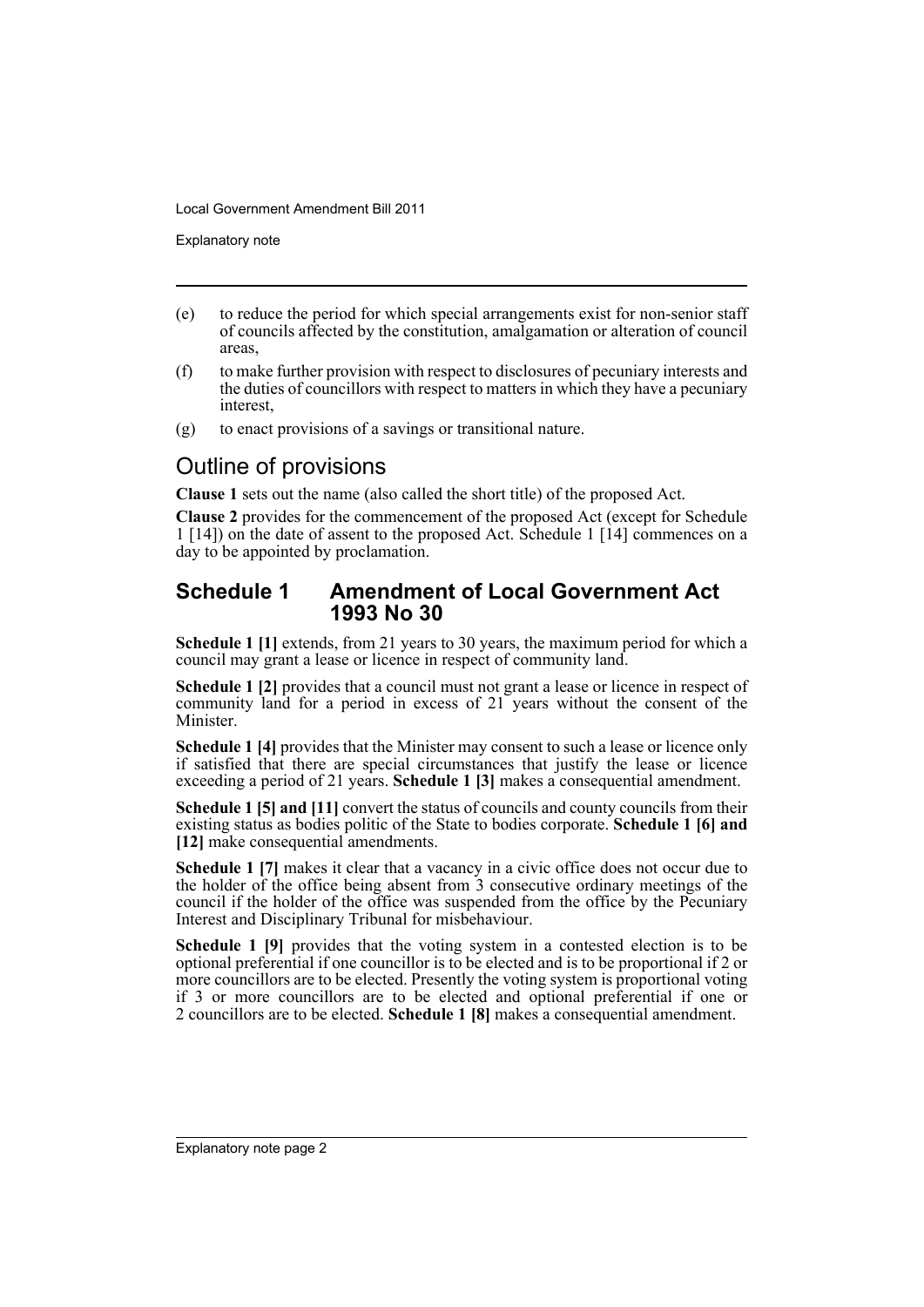Explanatory note

**Schedule 1 [10]** reduces, from 3 years to one year, the period for which special arrangements exist for non-senior staff of councils that are affected by the constitution, amalgamation or alteration of council areas. The special arrangements relate to forced redundancies and the appointment of persons to new positions on the staff of a council.

**Schedule 1 [13]** makes it clear that exemption from the requirement to disclose the pecuniary interests set out in section 448 of the principal Act applies only in respect of a duty of disclosure arising under Part 2 of Chapter  $14$  of that Act and not in respect of a duty of disclosure under any other provision.

**Schedule 1 [14]** authorises councillors to be present, take part in a meeting and vote on a matter in which they have a pecuniary interest if the matter relates to the making, amendment or alteration of an environmental planning instrument that applies to the whole or a significant part of the council's area and they have made a special disclosure of the pecuniary interest.

**Schedule 1 [15]** enables regulations to be made in relation to the exercise of a council's functions during the 3 weeks preceding an election.

**Schedule 1 [16]** enables regulations to be made containing provisions of a savings or transitional nature as a consequence of the enactment of the proposed Act.

**Schedule 1 [17]** inserts provisions of a savings or transitional nature as a consequence of the enactment of the proposed Act.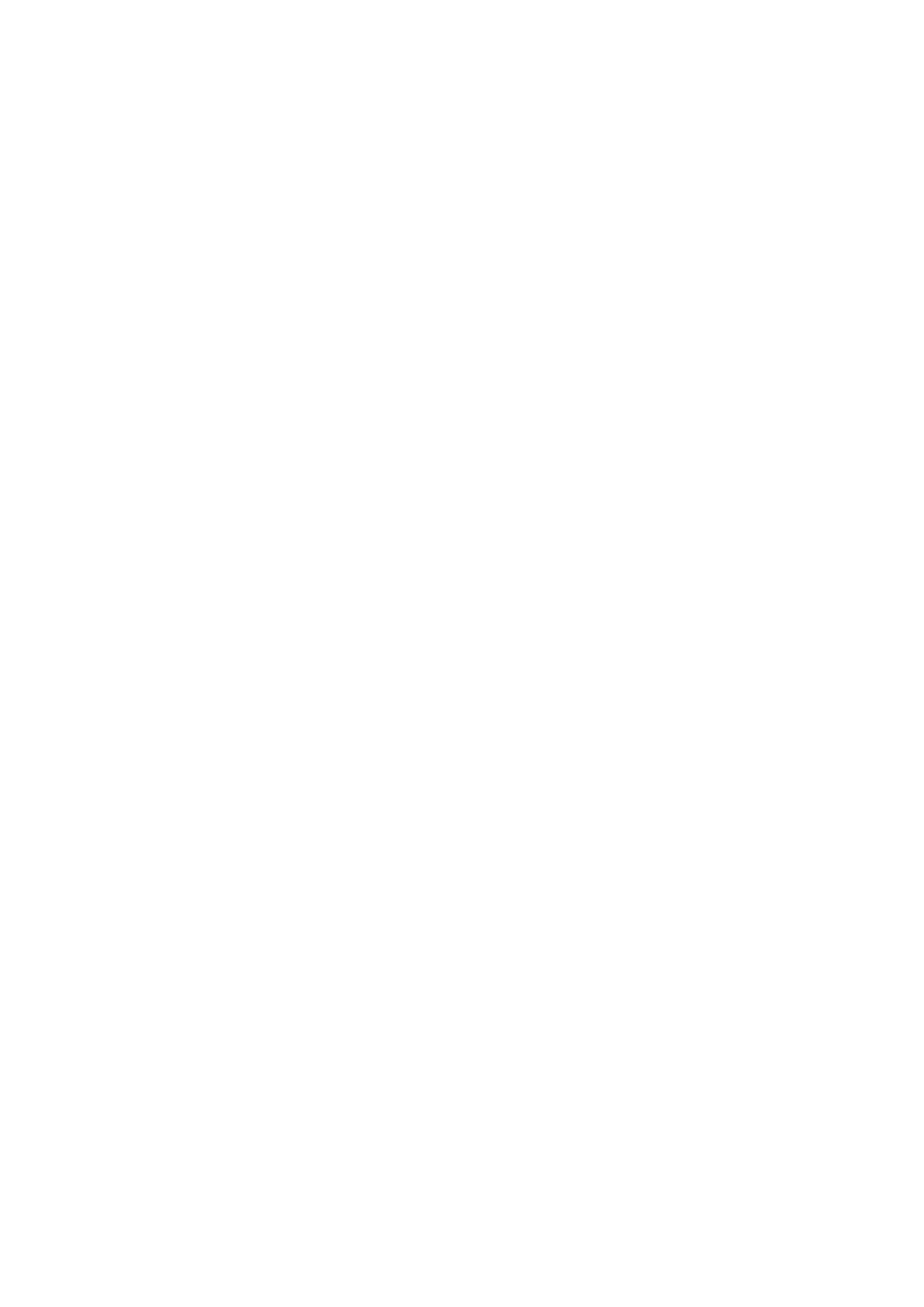First print



New South Wales

## **Local Government Amendment Bill 2011**

### **Contents**

|                                                         | Page |
|---------------------------------------------------------|------|
| Name of Act                                             |      |
| 2 Commencement                                          |      |
| Schedule 1 Amendment of Local Government Act 1993 No 30 | 3    |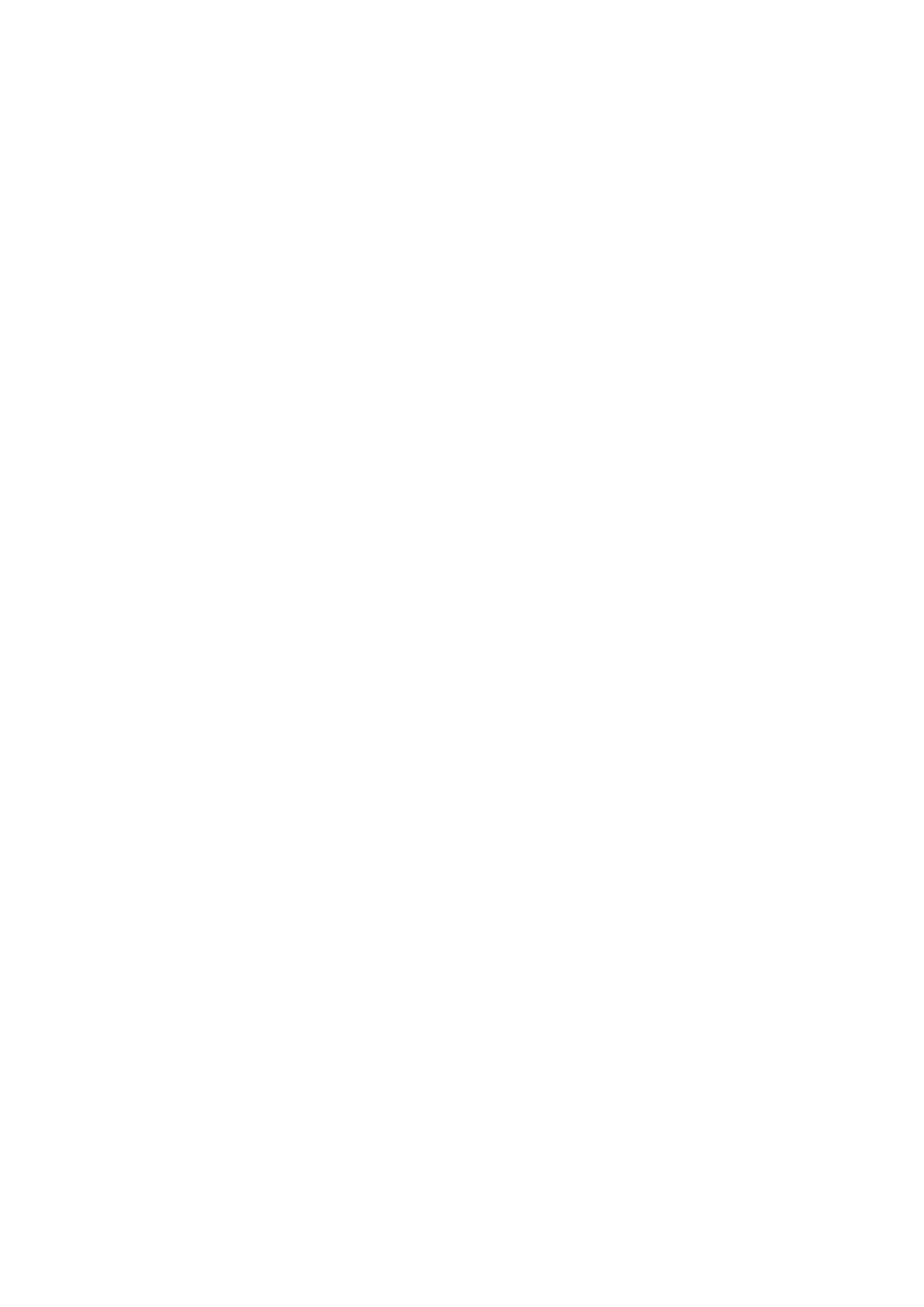

New South Wales

## **Local Government Amendment Bill 2011**

No , 2011

#### **A Bill for**

An Act to amend the *Local Government Act 1993* with respect to the status of councils and county councils, the voting system for the election of councillors, community land, the pecuniary interests of councillors and staff affected by amalgamations; and for other purposes.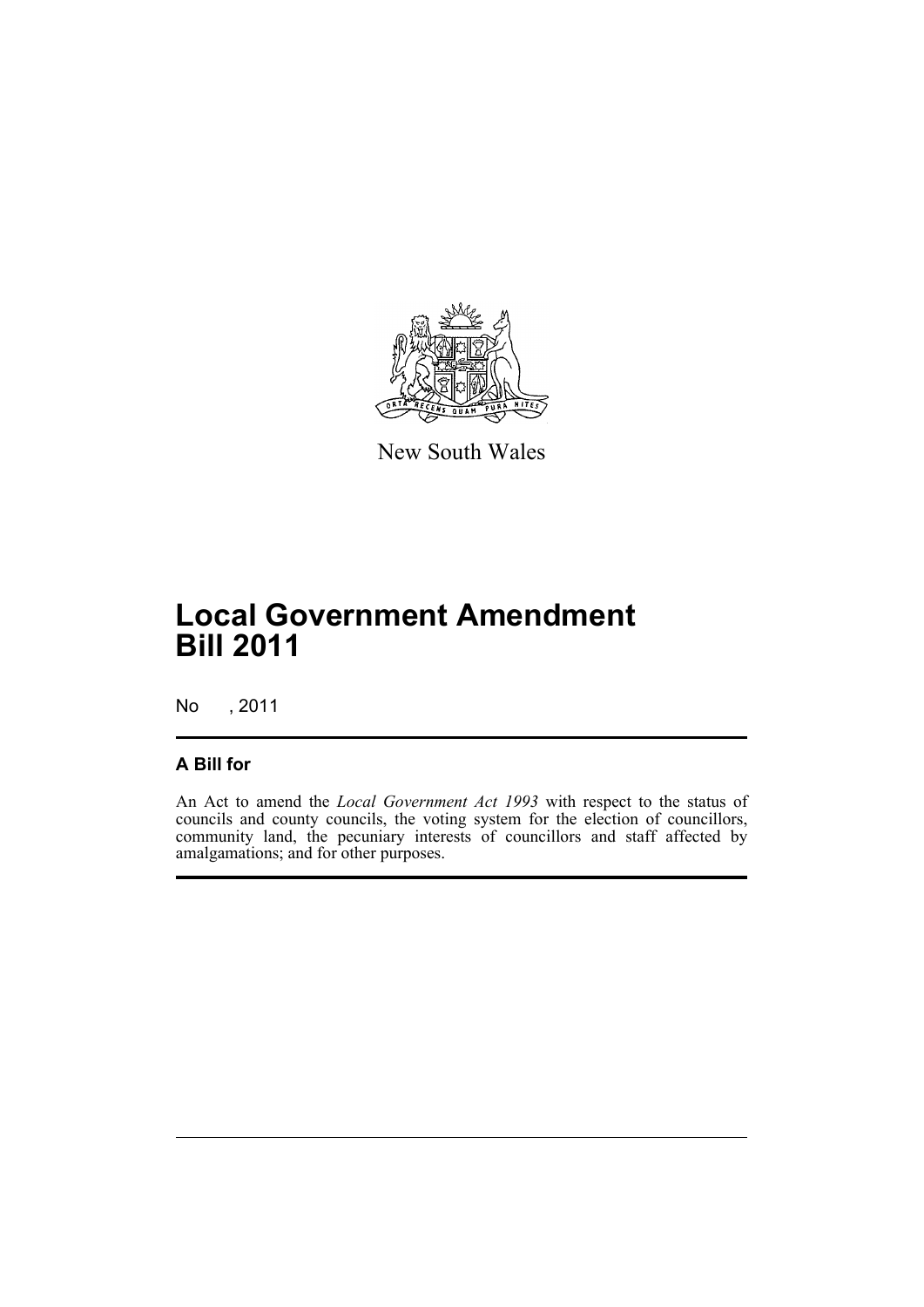<span id="page-7-1"></span><span id="page-7-0"></span>

|     | The Legislature of New South Wales enacts:                                                     | 1             |
|-----|------------------------------------------------------------------------------------------------|---------------|
|     | Name of Act                                                                                    | $\mathcal{P}$ |
|     | This Act is the <i>Local Government Amendment Act 2011</i> .                                   | 3             |
|     | <b>Commencement</b>                                                                            | 4             |
| (1) | Except as provided by subsection (2), this Act commences on the date<br>of assent to this Act. | 5<br>6        |
| (2) | Schedule 1 [14] commences on a day to be appointed by proclamation.                            | 7             |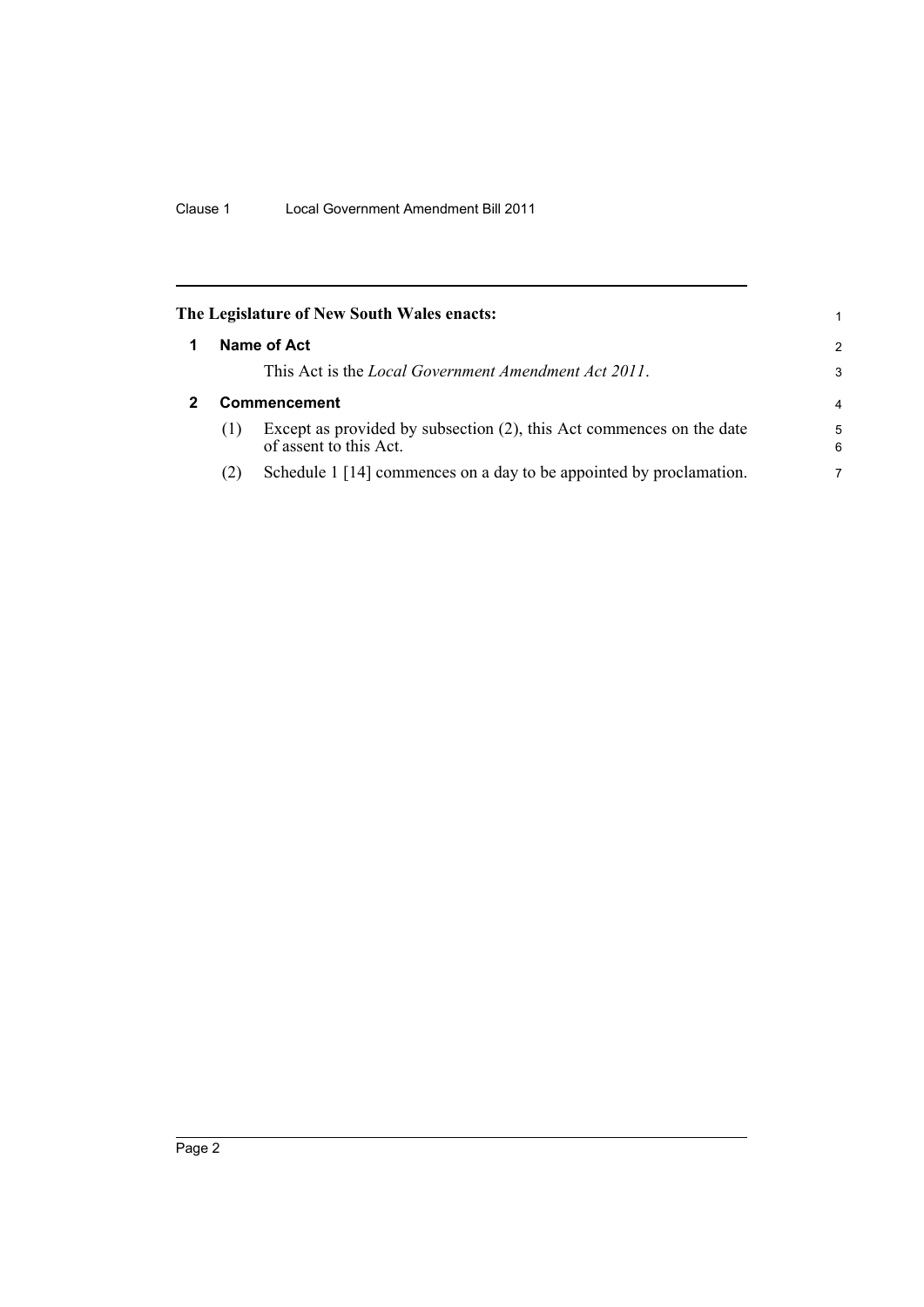Amendment of Local Government Act 1993 No 30 Schedule 1

<span id="page-8-0"></span>

| <b>Schedule 1</b> |                                                                                                          | <b>Amendment of Local Government Act</b><br>1993 No 30                                                                                                                                                                                                                                                                               | 1<br>$\overline{2}$              |  |
|-------------------|----------------------------------------------------------------------------------------------------------|--------------------------------------------------------------------------------------------------------------------------------------------------------------------------------------------------------------------------------------------------------------------------------------------------------------------------------------|----------------------------------|--|
| [1]               | Section 46 Leases, licences and other estates in respect of community<br>land—generally                  |                                                                                                                                                                                                                                                                                                                                      |                                  |  |
|                   |                                                                                                          | Omit section 46 (3). Insert instead:                                                                                                                                                                                                                                                                                                 | 5                                |  |
|                   | (3)                                                                                                      | A council must not grant a lease or licence for a period (including<br>any period for which the lease or licence could be renewed by the<br>exercise of an option) exceeding 30 years.                                                                                                                                               | 6<br>7<br>8                      |  |
| $[2]$             | Section 47 Leases, licences and other estates in respect of community<br>land-terms greater than 5 years |                                                                                                                                                                                                                                                                                                                                      |                                  |  |
|                   |                                                                                                          | Omit section 47 (5). Insert instead:                                                                                                                                                                                                                                                                                                 | 11                               |  |
|                   | (5)                                                                                                      | The council must not grant the lease, licence or other estate<br>except with the Minister's consent, if:                                                                                                                                                                                                                             | 12<br>13                         |  |
|                   |                                                                                                          | a person makes a submission by way of objection to the<br>(a)<br>proposal, or                                                                                                                                                                                                                                                        | 14<br>15                         |  |
|                   |                                                                                                          | in the case of a lease or licence, the period (including any<br>(b)<br>period for which the lease or licence could be renewed by<br>the exercise of an option) of the lease or licence exceeds<br>21 years.                                                                                                                          | 16<br>17<br>18<br>19             |  |
| [3]               | <b>Section 47 (6)</b>                                                                                    |                                                                                                                                                                                                                                                                                                                                      | 20                               |  |
|                   |                                                                                                          | Insert after the fifth bullet point:                                                                                                                                                                                                                                                                                                 | 21                               |  |
|                   |                                                                                                          | if the application relates to a lease or licence for a period<br>$\bullet$<br>(including any period for which the lease or licence could<br>be renewed by the exercise of an option) exceeding<br>21 years, a statement outlining the special circumstances<br>that justify the period of the lease or licence exceeding<br>21 years | 22<br>23<br>24<br>25<br>26<br>27 |  |
| [4]               | Section 47 (8AA)                                                                                         |                                                                                                                                                                                                                                                                                                                                      | 28                               |  |
|                   |                                                                                                          | Insert after section 47 $(8)$ :                                                                                                                                                                                                                                                                                                      | 29                               |  |
|                   | (8AA)                                                                                                    | The Minister may consent to a lease or licence referred to in<br>subsection $(5)$ (b) only if the Minister is satisfied that there are<br>special circumstances that justify the period of the lease or<br>licence exceeding 21 years.                                                                                               | 30<br>31<br>32<br>33             |  |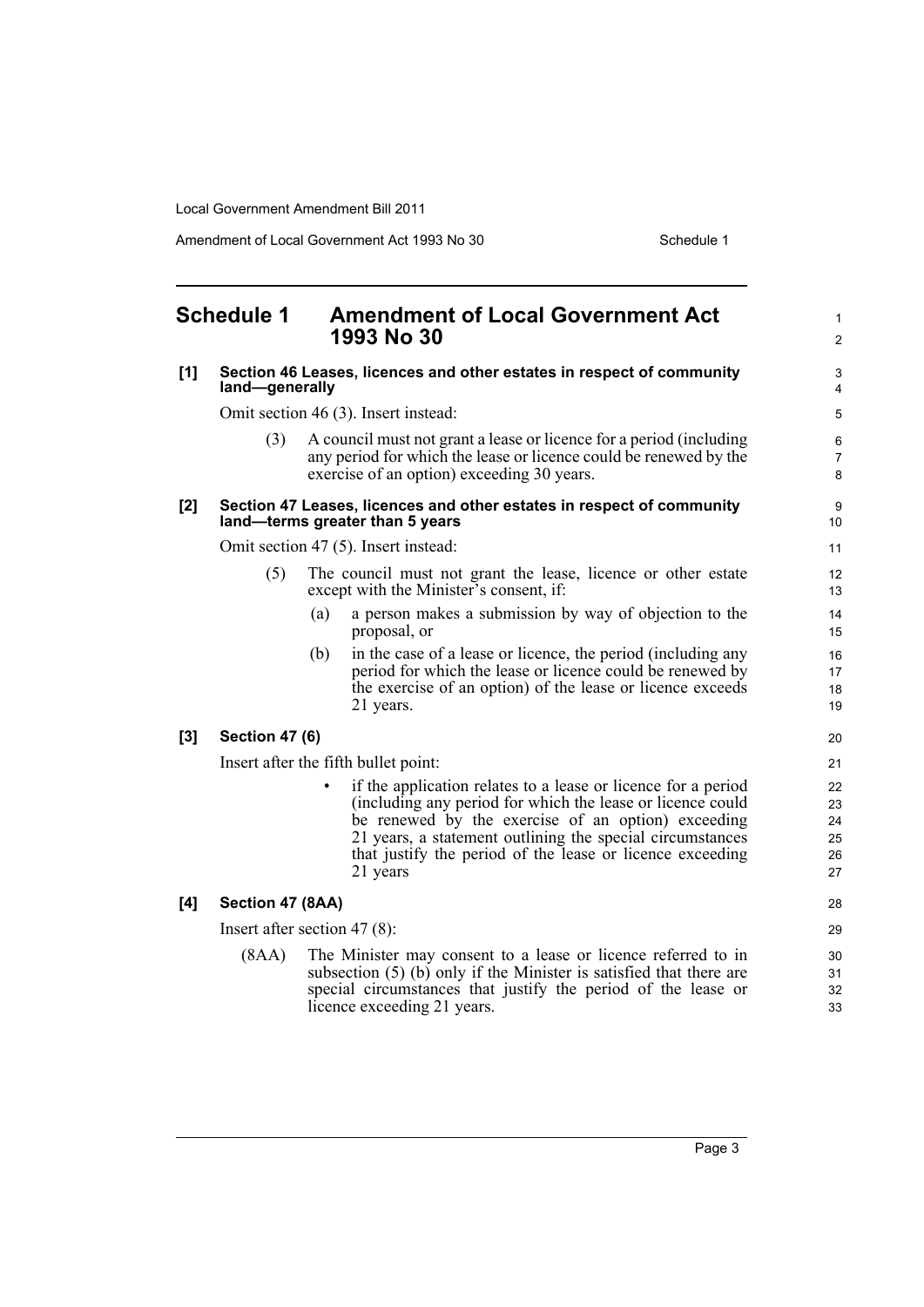Schedule 1 Amendment of Local Government Act 1993 No 30

| [5]    | <b>Section 220</b>                                                                                                                                                                                                                                                                                                                                                                                                                                                                    | 1                                 |
|--------|---------------------------------------------------------------------------------------------------------------------------------------------------------------------------------------------------------------------------------------------------------------------------------------------------------------------------------------------------------------------------------------------------------------------------------------------------------------------------------------|-----------------------------------|
|        | Omit the section. Insert instead:                                                                                                                                                                                                                                                                                                                                                                                                                                                     | 2                                 |
|        | 220<br><b>Bodies corporate</b>                                                                                                                                                                                                                                                                                                                                                                                                                                                        | 3                                 |
|        | A council is a body corporate.                                                                                                                                                                                                                                                                                                                                                                                                                                                        | 4                                 |
|        | Note. Part 8 of the Interpretation Act 1987 applies to statutory bodies. It<br>contains provisions stating the general attributes of statutory<br>incorporation (for example, perpetual succession, the requirement for a<br>seal, the taking of proceedings, etc), it provides for judicial notice to be<br>taken of a statutory corporation's seal, it creates a presumption of<br>regularity for acts and proceedings of a statutory corporation and<br>contains other provisions. | 5<br>6<br>7<br>8<br>9<br>10<br>11 |
| [6]    | Section 221 What is a council's corporate name?                                                                                                                                                                                                                                                                                                                                                                                                                                       | 12                                |
|        | Insert "corporate" after "The" wherever occurring in section 221 (1) and (2).                                                                                                                                                                                                                                                                                                                                                                                                         | 13                                |
| [7]    | Section 234 When does a vacancy occur in a civic office?                                                                                                                                                                                                                                                                                                                                                                                                                              | 14                                |
|        | Insert "or 482A" after "482" in section 234 $(1)$ (d).                                                                                                                                                                                                                                                                                                                                                                                                                                | 15                                |
| [8]    | <b>Chapter 10, introduction note</b>                                                                                                                                                                                                                                                                                                                                                                                                                                                  | 16                                |
|        | Omit "(wherever 1 or 2 positions must be filled) and proportional (wherever 3<br>or more positions must be filled)".                                                                                                                                                                                                                                                                                                                                                                  | 17<br>18                          |
|        | Insert instead "(wherever 1 position must be filled) and proportional<br>(wherever 2 or more positions must be filled)".                                                                                                                                                                                                                                                                                                                                                              | 19<br>20                          |
| [9]    | <b>Section 285</b>                                                                                                                                                                                                                                                                                                                                                                                                                                                                    | 21                                |
|        | Omit the section. Insert instead:                                                                                                                                                                                                                                                                                                                                                                                                                                                     | 22                                |
|        | 285<br>Voting system for election of councillors                                                                                                                                                                                                                                                                                                                                                                                                                                      | 23                                |
|        | The voting system in a contested election of a councillor or<br>councillors is to be:                                                                                                                                                                                                                                                                                                                                                                                                 | 24<br>25                          |
|        | optional preferential, if only one councillor is to be elected,<br>(a)<br>or                                                                                                                                                                                                                                                                                                                                                                                                          | 26<br>27                          |
|        | proportional, if 2 or more councillors are to be elected.<br>(b)                                                                                                                                                                                                                                                                                                                                                                                                                      | 28                                |
| $[10]$ | Sections 354F, 354G (1) (a) (ii) and (b) (ii), 354H (1) (a) (ii) and (b) (ii) and<br>3541(2)                                                                                                                                                                                                                                                                                                                                                                                          | 29<br>30                          |
|        | Omit "3 years" wherever occurring. Insert instead "1 year".                                                                                                                                                                                                                                                                                                                                                                                                                           | 31                                |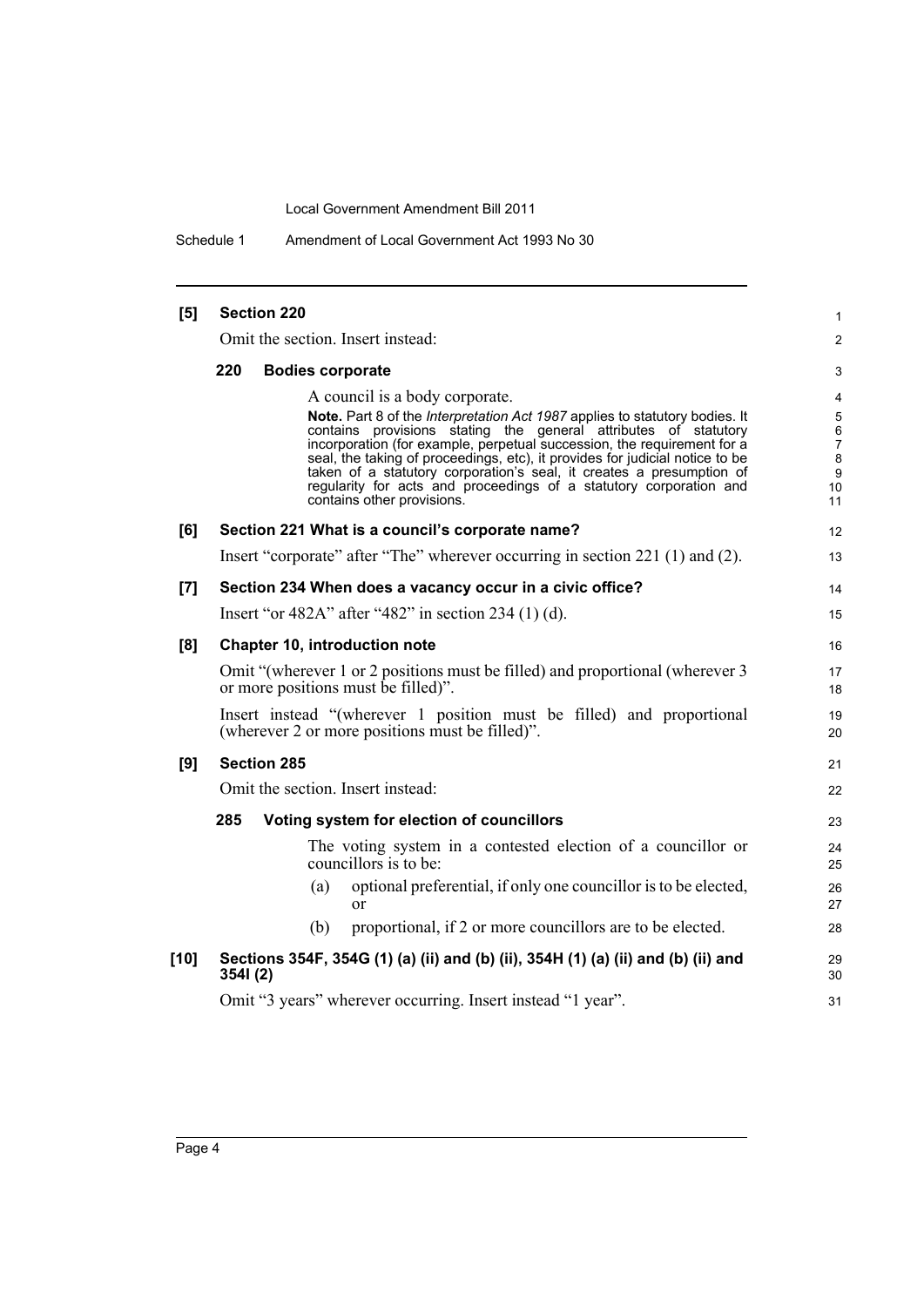Amendment of Local Government Act 1993 No 30

| Schedule 1 |  |
|------------|--|
|            |  |

| $[11]$ | <b>Section 388</b>                                             |     |                         |                                                                                                                                                                                                         | 1                    |
|--------|----------------------------------------------------------------|-----|-------------------------|---------------------------------------------------------------------------------------------------------------------------------------------------------------------------------------------------------|----------------------|
|        | Omit the section. Insert instead:                              |     |                         |                                                                                                                                                                                                         | $\overline{c}$       |
|        | 388                                                            |     | <b>Bodies corporate</b> |                                                                                                                                                                                                         | 3                    |
|        |                                                                |     |                         | A proclamation establishing a county council operates to<br>constitute the county council as a body corporate under this Act.                                                                           | 4<br>5               |
| [12]   |                                                                |     |                         | Section 389 What is a county council's corporate name?                                                                                                                                                  | 6                    |
|        | Insert "corporate" after "The".                                |     |                         |                                                                                                                                                                                                         | 7                    |
| [13]   |                                                                |     |                         | Section 448 What interests do not have to be disclosed?                                                                                                                                                 | 8                    |
|        |                                                                |     |                         | Omit "Chapter". Insert instead "Part".                                                                                                                                                                  | 9                    |
| [14]   |                                                                |     |                         | Section 451 Disclosure and presence in meetings                                                                                                                                                         | 10                   |
|        | Insert after section 451 (3) (before the note to the section): |     |                         |                                                                                                                                                                                                         |                      |
|        | (4)                                                            |     | meeting, if:            | Subsections $(1)$ and $(2)$ do not apply to a councillor who has a<br>pecuniary interest in a matter that is being considered at a                                                                      | 12<br>13<br>14       |
|        |                                                                | (a) |                         | the matter is a proposal relating to:                                                                                                                                                                   | 15                   |
|        |                                                                |     | (i)                     | the making of a principal environmental planning<br>instrument applying to the whole or a significant<br>part of the council's area, or                                                                 | 16<br>17<br>18       |
|        |                                                                |     | (ii)                    | the amendment, alteration or repeal of<br>an<br>environmental planning instrument where the<br>amendment, alteration or repeal applies to the whole<br>or a significant part of the council's area, and | 19<br>20<br>21<br>22 |
|        |                                                                | (b) | meeting.                | the councillor made a special disclosure under this section<br>in relation to the interest before the commencement of the                                                                               | 23<br>24<br>25       |
|        | (5)                                                            |     |                         | The special disclosure of the pecuniary interest must, as soon as<br>practicable after the disclosure is made, be laid on the table at a<br>meeting of the council and must:                            | 26<br>27<br>28       |
|        |                                                                | (a) |                         | be in the form prescribed by the regulations, and                                                                                                                                                       | 29                   |
|        |                                                                | (b) |                         | contain the information required by the regulations.                                                                                                                                                    | 30                   |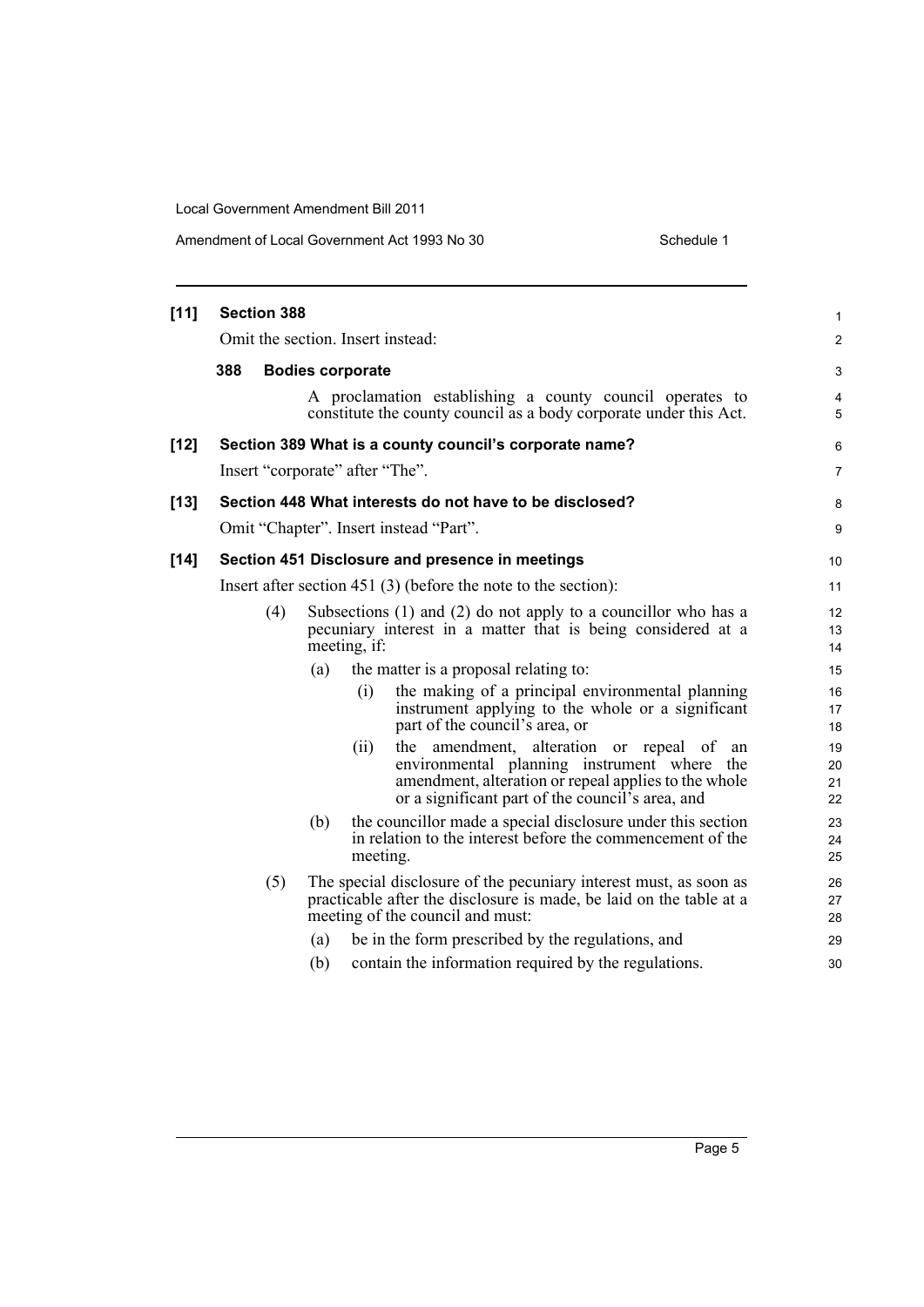Schedule 1 Amendment of Local Government Act 1993 No 30

| $[15]$ | <b>Schedule 6 Regulations</b>                                                                      |                                                                                                                                                                                                                                                                                                                                                   |                                         |  |  |
|--------|----------------------------------------------------------------------------------------------------|---------------------------------------------------------------------------------------------------------------------------------------------------------------------------------------------------------------------------------------------------------------------------------------------------------------------------------------------------|-----------------------------------------|--|--|
|        | Insert after item 14:                                                                              |                                                                                                                                                                                                                                                                                                                                                   |                                         |  |  |
|        | 14A                                                                                                | The exercise of functions by a council in the 3 weeks preceding<br>an ordinary election.<br>Examples. Limitation on determination of controversial or significant<br>development applications<br>The new or permanent appointment of general managers<br>Entering into significant contracts or undertakings                                      | 3<br>4<br>5<br>6<br>$\overline{7}$<br>8 |  |  |
| $[16]$ | Schedule 8 Savings, transitional and other provisions consequent on<br>the enactment of other Acts |                                                                                                                                                                                                                                                                                                                                                   |                                         |  |  |
|        |                                                                                                    | Insert at the end of clause $1(1)$ :                                                                                                                                                                                                                                                                                                              | 11                                      |  |  |
|        |                                                                                                    | Local Government Amendment Act 2011                                                                                                                                                                                                                                                                                                               | 12                                      |  |  |
| $[17]$ | <b>Schedule 8</b>                                                                                  |                                                                                                                                                                                                                                                                                                                                                   | 13                                      |  |  |
|        |                                                                                                    | Insert at the end of the Schedule with appropriate Part and clause numbering:                                                                                                                                                                                                                                                                     | 14                                      |  |  |
|        | <b>Part</b>                                                                                        | Provisions consequent on enactment of<br><b>Local Government Amendment Act 2011</b>                                                                                                                                                                                                                                                               | 15<br>16                                |  |  |
|        |                                                                                                    | <b>Definition</b>                                                                                                                                                                                                                                                                                                                                 | 17                                      |  |  |
|        |                                                                                                    | In this Part:                                                                                                                                                                                                                                                                                                                                     | 18                                      |  |  |
|        |                                                                                                    | <b>amending Act</b> means the Local Government Amendment<br>Act 2011.                                                                                                                                                                                                                                                                             | 19<br>20                                |  |  |
|        |                                                                                                    | Provisions relating to legal status of councils                                                                                                                                                                                                                                                                                                   | 21                                      |  |  |
|        | (1)                                                                                                | The following provisions apply to a council constituted as a body<br>politic immediately before the date of assent to the amending<br>Act:                                                                                                                                                                                                        | 22<br>23<br>24                          |  |  |
|        |                                                                                                    | the council ceases to be a body politic of the State on that<br>(a)<br>date and becomes instead a body corporate as provided by<br>section 220 or 388 (as substituted by the amending Act),                                                                                                                                                       | 25<br>26<br>27                          |  |  |
|        |                                                                                                    | the council is taken for all purposes (including the rules of<br>(b)<br>private international law) to be a continuation of, and the<br>same legal entity as, the council as it existed before the<br>date of assent to the amending Act (except that the council<br>is no longer a body politic of the State and is instead a body<br>corporate). | 28<br>29<br>30<br>31<br>32<br>33        |  |  |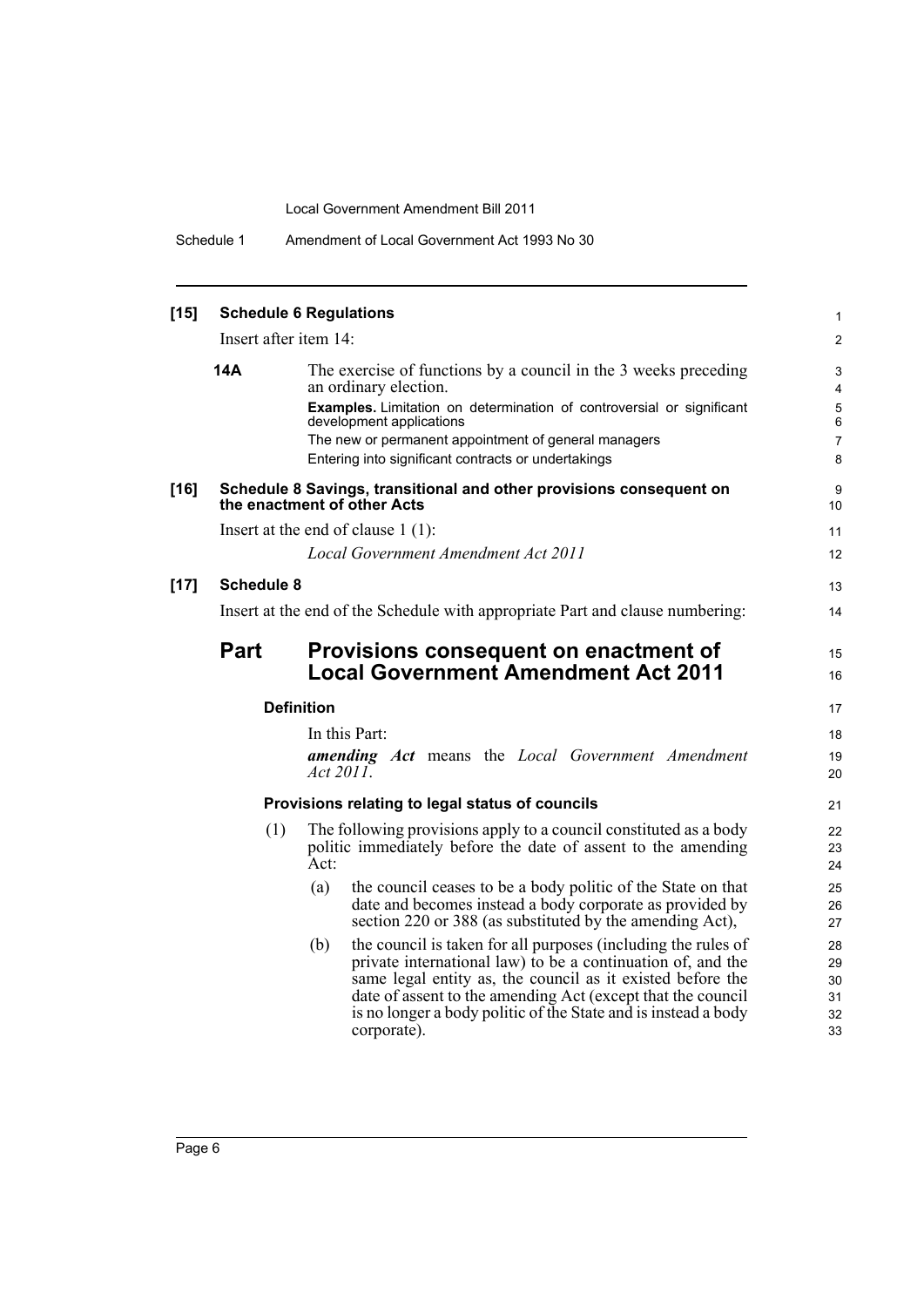Amendment of Local Government Act 1993 No 30 Schedule 1

| (2) | The amendment of this Act (and the insertion of this clause in |
|-----|----------------------------------------------------------------|
|     | particular) by the amending Act does not:                      |

- (a) affect existing property, rights or obligations of a council, or
- (b) render defective any legal proceedings by or against a council, or
- (c) negate any decision made by a council, or
- (d) place a council in breach of a contract or otherwise make it guilty of a civil wrong, or
- (e) make a council in breach of any instrument, including, for example, an instrument prohibiting, restricting or regulating the assignment or transfer of any right or liability, or
- (f) fulfil a condition allowing a person to terminate an instrument or liability or modify the operation or effect of an instrument or liability, or requiring any amount to be paid before its stated maturity, or
- (g) release a surety or other obligee, in whole or in part, from an obligation.
- (3) In this clause, *council* includes county council.

#### **Provisions relating to council staff affected by the constitution, amalgamation or alteration of council areas**

- (1) Section 354F, as in force immediately before its amendment by the amending Act, continues to apply in respect of the employment of a staff member referred to in that section if, immediately before the amendment, that section prevented the termination of the employment of the staff member.
- (2) Sections 354G and 354H, as in force immediately before the amendment of those sections by the amending Act, continue to apply to a proposed appointment to a position within the organisational structure of a council if, immediately before the amendment, the council was prohibited from externally advertising the position.

Page 7